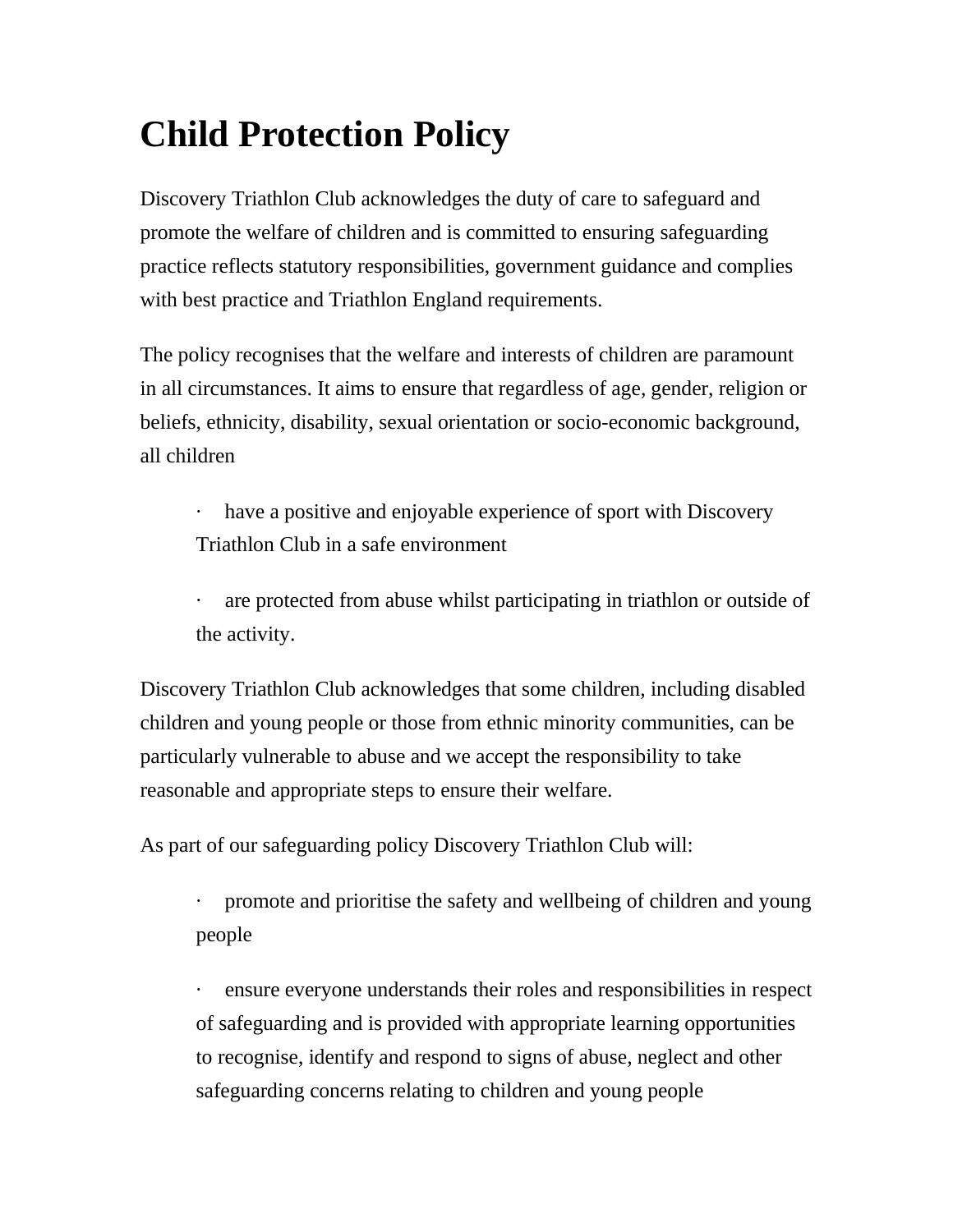ensure appropriate action is taken in the event of incidents/concerns of abuse and support provided to the individual/s who raise or disclose the concern

- ensure that confidential, detailed and accurate records of all safeguarding concerns are maintained and securely stored
- · prevent the employment/deployment of unsuitable individuals
- ensure robust safeguarding arrangements and procedures are in operation.

The policy and procedures will be widely promoted and are mandatory for everyone involved in Discovery Triathlon Club. Failure to comply with the policy and procedures will be addressed without delay and may ultimately result in dismissal/exclusion from the organisation.

## Monitoring

The policy will be reviewed a year after development and then every three years, or in the following circumstances:

- · changes in legislation and/or government guidance
- as required by the Local Safeguarding Children Board, UK Sport and/or Home Country Sports Councils and [insert name of regulatory body if appropriate]
- as a result of any other significant change or event.

Please also view Safeguarding and Protecting Children Policy of The British Triathlon Federation, dated March